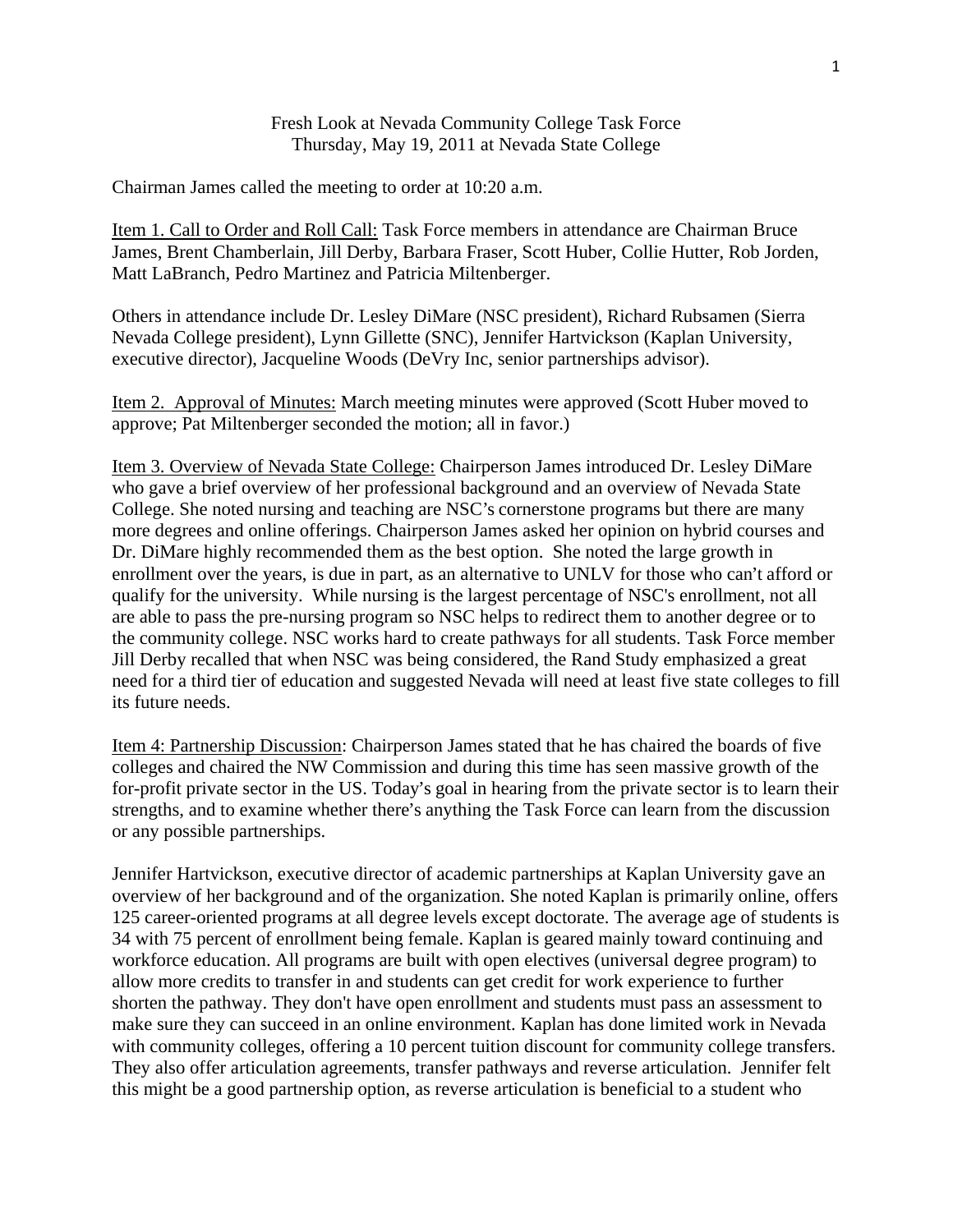can't get into a community college or university class because it is full. They can take a single class at Kaplan, with reverse articulation to count toward their degree. The cost at Kaplan is \$66000 for full a bachelor's degree, approximately \$15000 per year, but scholarships and tuition reduction are available.

Jacqueline Woods, senior partnership advisor for DeVry, gave an overview of her background which includes 25 years working with community colleges. She represents DeVry Inc. which is the parent corporation of multiple schools within the DeVry system, including 90 campuses in the US and Canada. They also have campuses in Henderson, Las Vegas and Reno. She highlighted DeVry's Campus Advantage Academy which provides dual enrollment for high school juniors and seniors. They attend half a day in high school and half a day with DeVry. She suggested NSHE look at similar 2+2+2 programs as 75 percent of Academy participants have gone on to baccalaureate programs. DeVry is very open to public and private partnerships for workforce development and online learning.

Richard Rubsamen, president of Sierra Nevada College (SNC) gave an overview of the college which opened in Incline Village in 1969 and grew by 20 acres in the 1990's. It is the only private (not for profit), residential four-year institution in the state. SNC now offers classes in Reno, Henderson and Las Vegas, as well as online. The main focus is on liberal arts, professional preparedness, entrepreneurial thinking, and sustainability. Current enrollment is 1303 statewide. Enrollment at Incline Village is capped at 800 but right now is only 560. SNC is looking to expand facilities and offerings through the adult market and a pilot online master's program. While their research shows outcomes for online delivery are virtually the same as in the classroom, Rich feels hybrid classes are the preferred method. SNC has long and successful partnerships with CCSN, WCSD, UNR, DRI, UC Davis, University of California and University of Southern Nevada. This fall, SNC will begin delivering courses to Incline High School using the high school's facilities and faculty for some classes.

Chairperson James noted that Nevada is at the bottom for number of college degrees and at the top for its high school dropout rate. There is also renewed discussion in the state about economic diversification and now that the Governor has taken responsibility for economic diversification, he is hopeful things may improve. If Nevada is to provide a qualified workforce, the question now is how do we prepare the workforce and get them ready for incoming businesses? Since Nevada has the lowest educational attainment in the country, he feels the state needs to set a target for educational attainment. It is obvious that focusing on dual enrollment in high school would speed up the process while reducing costs to taxpayers and students. By moving the first two years of college into high schools, students would be better prepared to enter college or the workforce upon high school graduation.

Task Force member Scott Huber noted that the TMCC faculty fully embraces and supports technology and online offerings, especially the hybrid model.

Break was taken at 11:55 for a tour, followed by lunch.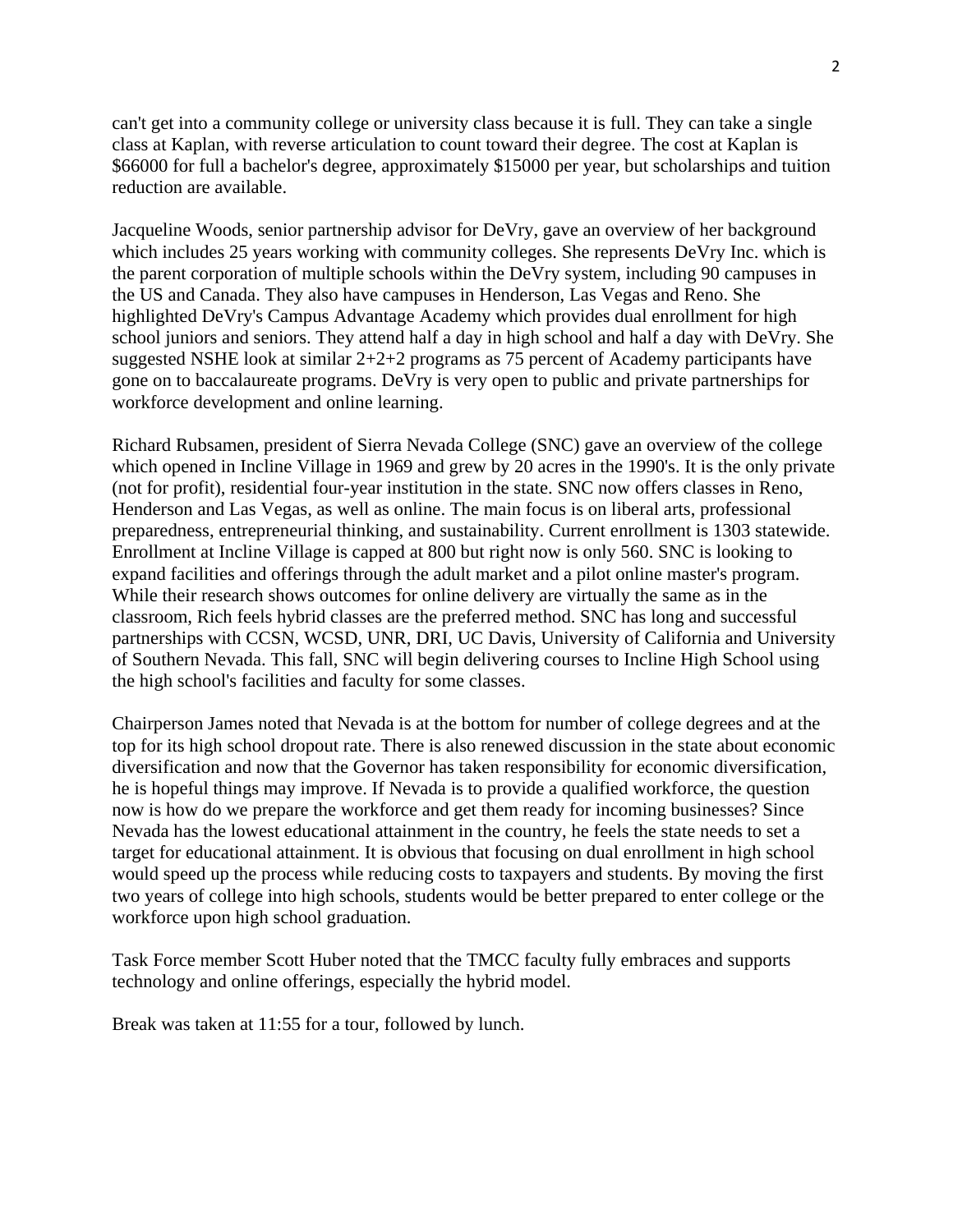Andy Kuniyuki, dean of the School of Liberal Arts & Sciences led the group on a tour of the Liberal Arts & Science building, including the classrooms, labs and "ticker" room.

Meeting resumed at 12:25 p.m.

Chairperson James asked Jacqueline for more information on the Advantage Academy. She said the model works differently depending on the locale, but there is no cost to students and the gap in funding is paid for by private businesses. She suggested Nevada require more of businesses; bring them to the table and give them reasons to buy into it.

Chairperson James asked if it would be acceptable to ask taxpayers to be responsible for dual enrollment education. Task Force member Pedro Martinez felt it was fine. Jacqueline Woods agreed and noted the taxpayers are already responsible for mandatory K-12 education, so it would be no different, as long as it is mandatory. Discussion then centered on the need for teachers to be retrained for changes such as technology and dual enrollment. Task Force member Pedro Martinez felt it would be best to retrain teachers through both private and public higher education as the infrastructure is already in place. Higher education needs to let K-12 know what the needs are. Both higher education and K-12 teachers need to learn to learn how to use data assessment, use of new technology and how to teach in a dual enrollment environment. Chairperson James felt this could get approval as it is a one-time project to bring teachers up to speed and funding could be found for it. Pedro added this could also be used to train teachers on how common course standards are college based. It would be great for professional development, and learning how to use data for monitoring progress of students. Pedro also state that better alignment is needed by K-12 as to what is needed by higher education and employers. Task Force member Brent Chamberlin added that the other crucial factor is mentoring and educating families, as many parents are scared of college and pass that on to kids, or are unaware of college opportunities.

Discussion then centered on how schools serve different sectors and regions uniquely. Jacqueline Woods said she feels the key lies in alignment with communities.

Chairperson James asked the group what the obstacles are in public education that prevents private/public partnerships. President Rubsamen said he thinks the problem lies in the nature of large organizations and the fact that it is hard to allocate resources to work on it. Also, the realization is needed that private institutions are not really competitors as they fill different needs. Chairperson James noted Nevada has been disadvantaged by trying to educate all kids and adults with public money. Jacqueline Woods added that private institutions can have more funding flexibility than public institutions, as they can customize their offerings to those that bring in the most money. They also have more flexibility of delivery, curriculum and course offerings as well as outreach efforts. President Rubsamen added that privates can move more quickly for change as the need arises, while that is much harder to do in a public institution.

Chairperson James asked for input on career education. He noticed many college programs NSHE provides don't end up providing marketable skills for a job upon graduation. Task Force member Jill Derby pointed out that there are high school career academies and the community colleges do provide a lot of workforce education. Chairperson James wondered if all high school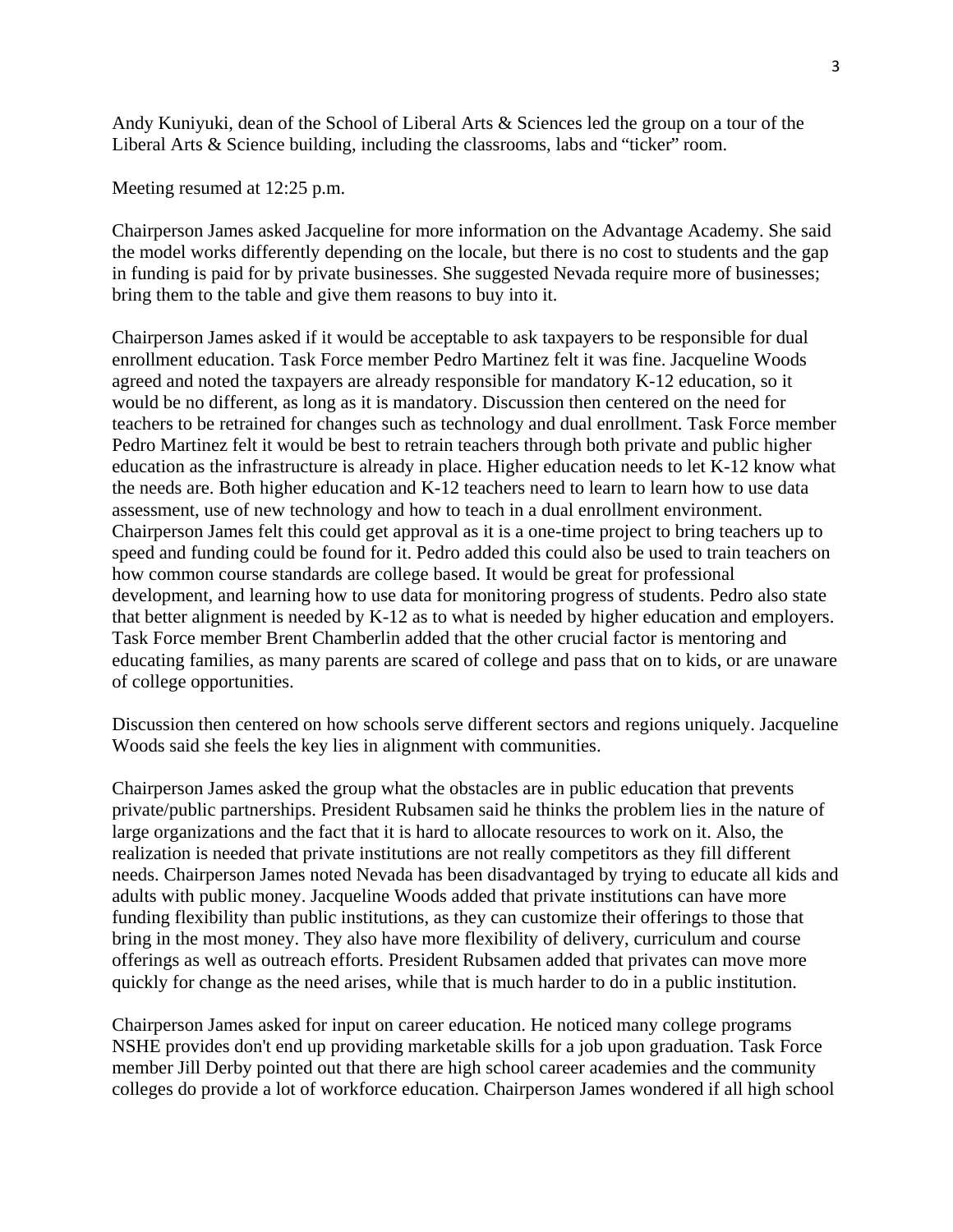students were in dual enrollment if it would free up more resources for career education. Pedro Martinez reminded him that all children are different so they need many different pathways. There is a great need to expand adult education to ensure adult learners have a career path and graduate ready to go to college or graduate with a certificate in something such as nursing, so they can go into the workforce. Pedro said that instead of working in a vacuum, K-12 and higher education needs to think of itself as K-20. Task Force member Brent Chamberlain feels an adult returning to school is often tied to employment. He felt adults have the ability to pay more so perhaps it would be good to segregate the two groups and charge differently.

Chairperson James noted the rapid speed of changing technology necessitates the need for the state to be able to retrain people in new careers at a faster pace. He thinks the private organizations can provide that best, while the adult stays in the job market. It was generally agreed that the students should be considered as two segments: adults and high school graduates and the focus should be on how to serve the two most efficiently and economically.

Chairperson James agreed that with the state's limited public resources, the goal is to determine how best to invest the resources. He noted flexibility in delivery is extremely important in workforce development and wondered if it would be possible to make an offer to the business community to have them help to pay. Matt LaBranch noted the necessity of partnerships between public and private industry is apparent, as all businesses will eventually need to retool their workforce. Private offerings need to be leveraged with public.

Chairperson James asked if it would be beneficial to focus the state's resources in specific areas and let private organizations take over the rest, since they know the market. Jennifer Hartvickson agreed that high school grads and adults need to be treated as different segments. She suggested setting up channels and options for each segment. She noted Kaplan's strength is in technology. Not only are more options needed for students, they need know and understand what their options are.

President Rubsamen suggested the state still pay per student but let them decide what path to take with their portion of the money, as that would drive demand and competition across all levels. It was generally agreed that competition is healthy and the question for the public sector is whether to fight private competition or use it.

Chairperson James suggested the private institutions should have a state association. President Rubsamen said he would be willing to get with other private institutions to have a dialogue and bring their thoughts back to the Chair for feedback.

Task Force member Collie Hutter noted our enrollment capacity is lower than the need, so it will be hard to raise baccalaureate levels if we don't have the room. Perhaps bringing in private institutions can help with capacity.

Jacqueline Woods noted that around the country, many aspects of colleges are being privatized, such as facilities, payroll, janitorial, etc. Task Force member Brent Chamberlin agreed and felt that private business can often provide services cheaper and more efficiently than public.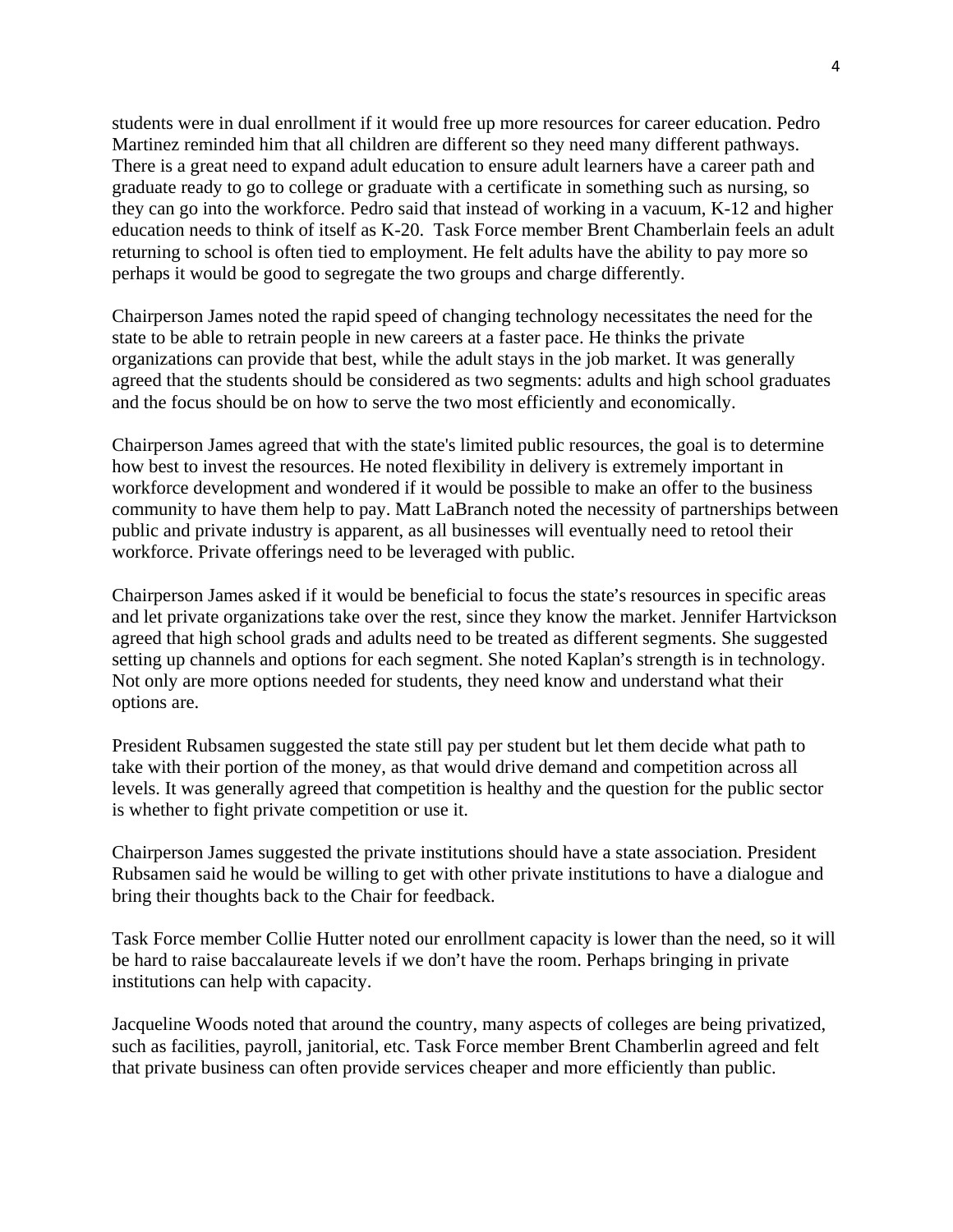There was conversation about colleges needing to hear more about what K-12 needs and the importance of K-12 knowing what higher education needs. Task Force member Pedro Martinez gave the example that it would be good for higher education to know what challenges exist in K-12 so that teacher prep programs can better prepare.

Item 5. Faculty Salary Schedule: Scott Huber handed out the community college salary schedule and stated the perception is that the schedule is too rigid. For example, at TMCC, step 10 is the highest you can come in at entry level, then after 10 years you would go up to step 20. The thinking is that having ranges as opposed to steps would allow a new employee to start at a higher level which would be better for recruitment. However, he asked the opinion of several campus presidents who indicated they are fine with the salary schedule as is. In addition, it is hard to quantify at the community college level as to which teachers are better than others and it is problematic to say if one teacher is better than another. The question is if the current process is too rigid and how merit should be handled at the community college level. He added that current placement within each step varies with each institution Task Force member Jill Derby asked if this issue is within the Task Force's realm of focus. It was generally agreed among the group that there are bigger issues for the Task Force to tackle. Chairperson James agreed to pass on discussion of this issue.

Item 6: Lines of Business for Community Colleges: Collie Hutter state a good way to think of this discussion is "lines of business = lines of education." The definition of lines of business is "a set of one or more products which service a particular customer transaction or business need," or looking at the end product of what a community needs. She said different communities demand different products, such as educated citizens, a skilled workforce, community building and culture. She surveyed the community colleges as to their current primary lines of business; their goal of what to have as their lines of business; lines of business that utilize the most resources and lines of business that the institution feels they should not be in. Three of four institutions responded (GBC, WNC and TMCC).

For all responding institutions, the primary community demand they feel they are responding to is preparing citizens for entering or re-entering the workforce. Task Force member Matt LaBranch wondered how K-12 would answer the same question. Task Force member Pedro Martinez said until recently there has not been a clear vision and it would be a good idea to bring the key players of K-12 together with community college leaders to have this same conversation on lines of business. Task Force member Jill Derby noted that one of the recommendations of the Governor's Blue Ribbon Task Force was for radical restructuring of governance with the governor being in charge and reporting to the state superintendent. This would achieve a single point of accountability. Chairperson James asked her to forward that recommendation to him.

Collie continued saying that all three responding institutions have as a goal to have and/or increase the number of co-enrolled high school students and first generation college students. The most common lines of business that the three colleges felt they shouldn't be in are remedial education and continuing or "just for fun" classes. They said remedial classes use valuable resources and it is a money-losing area. The institutions wouldn't mind it as long as they were able to charge full price. Chairperson James agreed there is a public responsibility for basic education and we shouldn't be putting resources into these areas. Task Force member Scott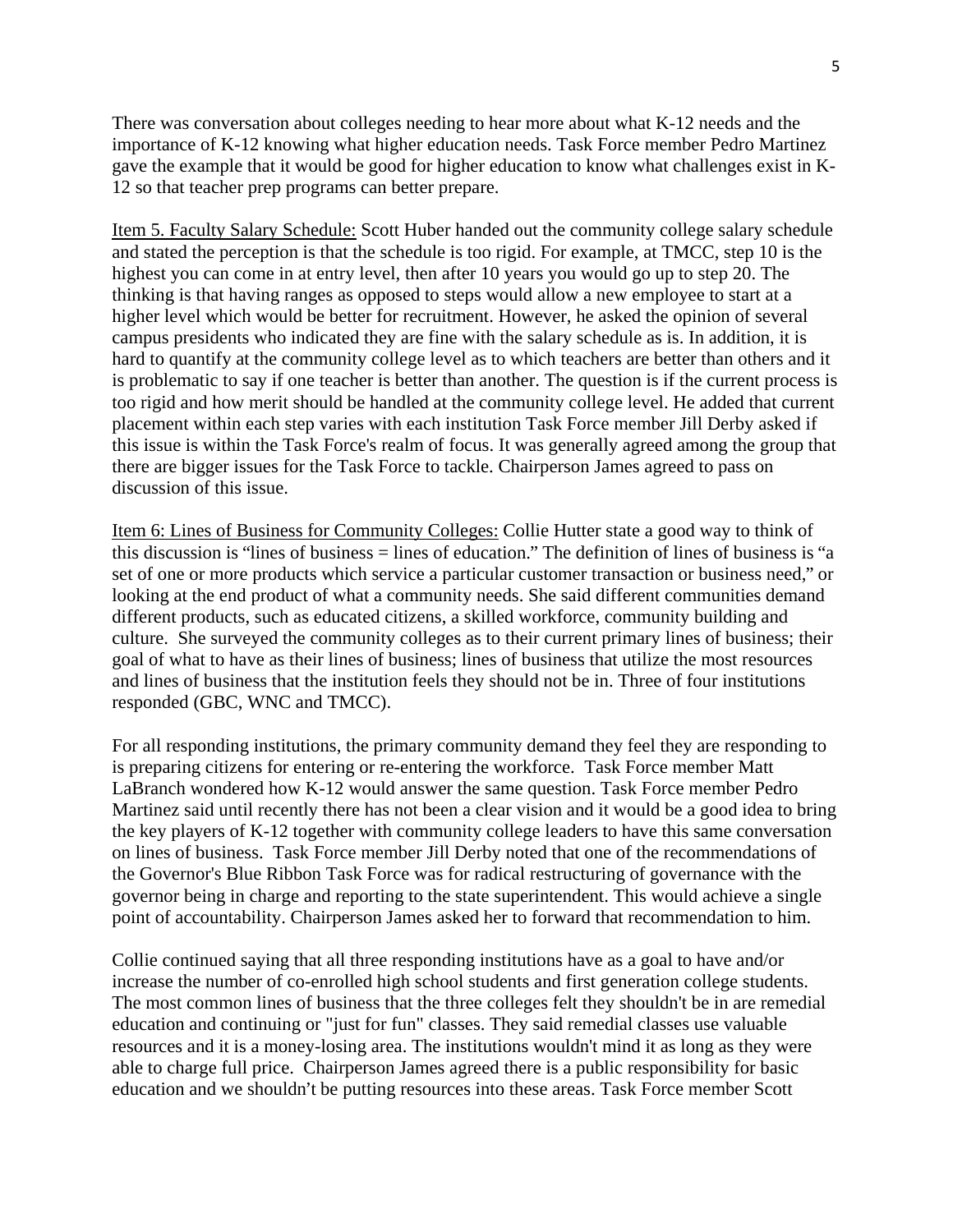Huber suggested this could be fertile ground for partnerships between community colleges and communities. If the community wants these things they should pay for them. Task Force member Scott Huber pointed out that these "for fun" classes or cultural offerings often cement the college in the community. Task Force member Brent Chamberlain agreed and reminded the group that the community is an institution's most important partner. Task Force member Barbara Fraser agreed but felt we can't afford to be "everything to everybody" so we should be in the business of education and let someone else take over the rest. Collie reiterated that the community colleges aren't saying they want to get out of these areas, they just want to be able to charge full price for and take them out of the subsidized classes. Task Force member Brent Chamberlain reminded that an institution must meet needs of the community or it won't support the college.

Collie noted that TMCC reported 24 percent of its students are in remedial classes and 11 percent of sections are used for remedial classes.

Item 7. Discussion of Task Force Findings and Report: Chairperson James suggested moving all community colleges into the high schools and converting the existing community colleges into state college. Task Force member Jill Derby pointed out that while the Rand Study did suggest more state colleges, it also noted the importance and need for community colleges. There was a conversation about the concern that moving it to high schools would result in the "dumbing down" of an associate's degree. Chairperson James felt it could be possible to achieve with a whole new mindset and curriculum, and by bringing technology into the picture. Task Force member Rob Jorden pointed out that taking away community colleges would remove that pathway for returning adults.

Chairperson James agreed and wondered if community colleges could be focused solely on workforce education. Task Force member Scott Huber wondered what percentage of high school students are actually ready to tackle college level work. He felt that perhaps the focus should be on tapping into the group of students that is capable and not trying to make it mandatory for all. There was discussion that dual enrollment could be ramped up for a select group of high school students but not necessarily all and the fact that community colleges are still necessary, especially for rural areas such as GBC whose students can't afford to go to UNR or need to be able to go to GBC while working in Elko. It was also discussed that while online and hybrid classes are extremely valuable, there will always be a need for the physical campus and classroom for many areas. Collie noted that you can learn heavy electrical work online.

Task Force member Pat Miltenberger suggested thinking of each community college as a regional center, able to offer bachelor's degrees if needed. Chairperson James wondered if all community college teachers are capable of teaching at the baccalaureate level. It was generally agreed that enough would be capable of doing so. Chairperson James noted that this all fits into the need to find more pathways. Task Force member Jill Derby agreed and noted that the workforce also needs well educated, critical thinkers.

## Item 8. Public comment: none.

Item 9. Adjournment: Chairperson James set the next meeting for June 16. It was pointed out that the Board of Regents' meeting is that day. He still felt it was important to meet on the  $16<sup>th</sup>$ . Task